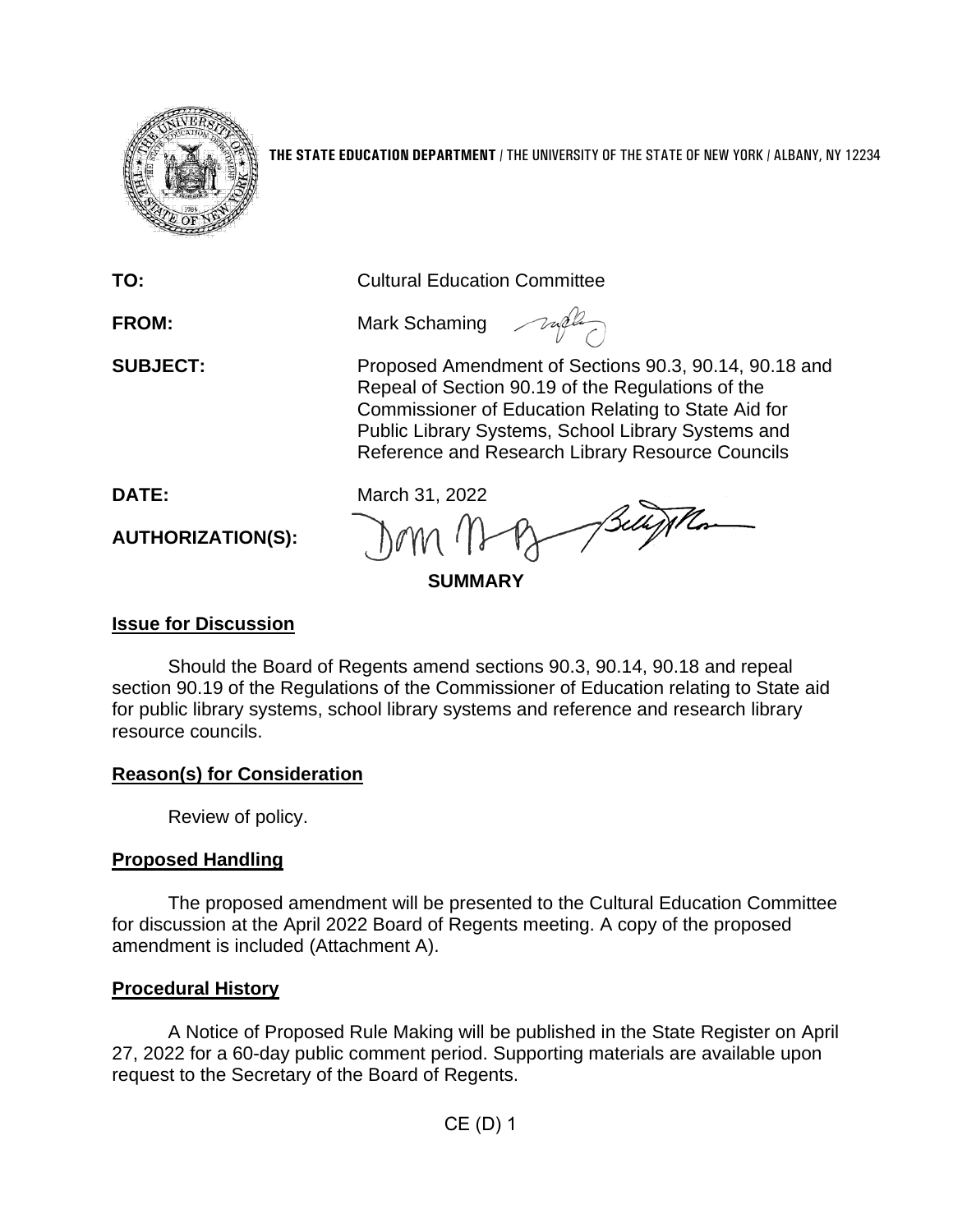### **Background Information**

Chapter 563 of the Laws of 2021 (Chapter 563), effective November 3, 2021, amended Education Law §273 to simplify and modernize State aid formulas for various library aid programs, including coordinated outreach services. Section 90.3(l) of the Commissioner's regulations establishes eligibility criteria for State aid to public library systems for coordinated outreach services. The Department proposes to amend section 90.3(l) to update language to align with Chapter 563 and to repeal subdivisions (m) and (n) which establish criteria for family literacy and adult literacy library aid programs. Chapter 563 merged separate funding for adult and family literacy programs into coordinated outreach and those subdivisions are no longer necessary.

Additionally, Chapter 563 simplified State aid formulas for reference and research library resource councils, removing the Regional Bibliographic Data Bases and Interlibrary Resources Sharing Program (RBDB). Therefore, the proposed amendment repeals Commissioner's regulation §90.19, which prescribes RBDB program requirements.

Chapter 563 also consolidated central library development aid and central book aid to create a central library services aid program. The Department intends to bring forward proposed regulatory amendments to section 90.4 of the Commissioner's regulations, which establishes standards for central libraries, in the coming months, after getting input from key stakeholders. Additionally, Chapter 563 amends Education Law §273-a relating to state aid for library construction. Therefore, the Department also intends in the coming months to bring forward proposed regulatory amendments to section 90.12 of the Commissioner's regulations to implement such amendments.

Chapter 322 of the Laws of 2021 (Chapter 322) amended various laws, including Education Laws §§273 and 285 replacing the use of the term "inmate" with "incarcerated individual". Therefore, the proposed amendment to Commissioner's regulations §90.14, which relates to State aid to public library systems for cooperation with correctional facilities, updates language in such section to bring in alignment with Chapter 322.

Finally, the Department proposes additional amendments to section 90.18(g) of the Commissioner's regulations. This provision relates to school library annual reports, and the proposed amendments would realign reporting requirements to reflect current practices.

### **Related Regents Items**

Not Applicable

### **Recommendation**

Not Applicable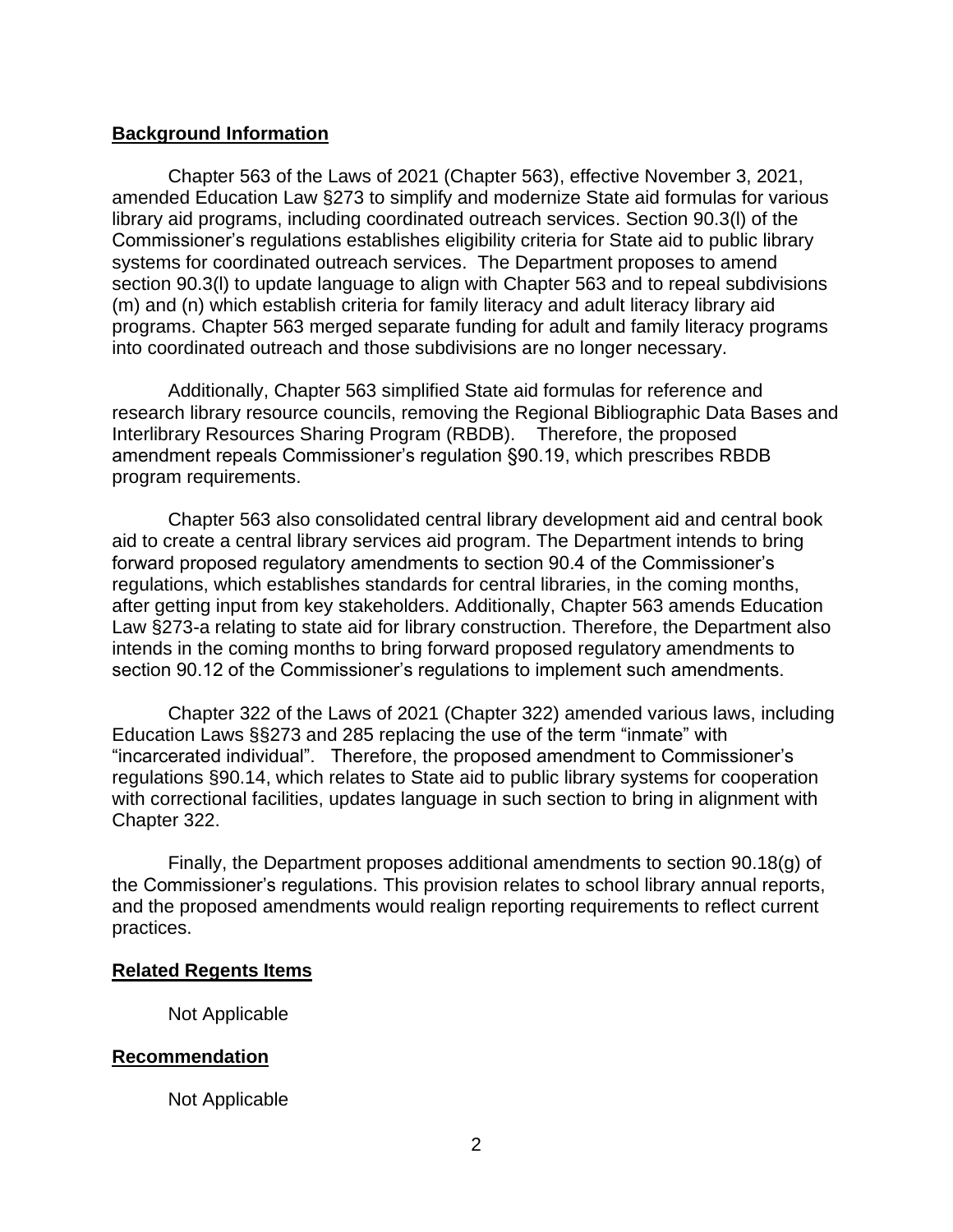# **Timetable for Implementation**

It is anticipated that the proposed rule will be presented to the Board of Regents for adoption at the September 2022 Regents meeting, after publication of the proposed rule in the State Register and expiration of the 60-day public comment period required under the State Administrative Procedure Act. If adopted at the September 2022 meeting, the proposed rule will become effective as a permanent rule on September 28, 2022.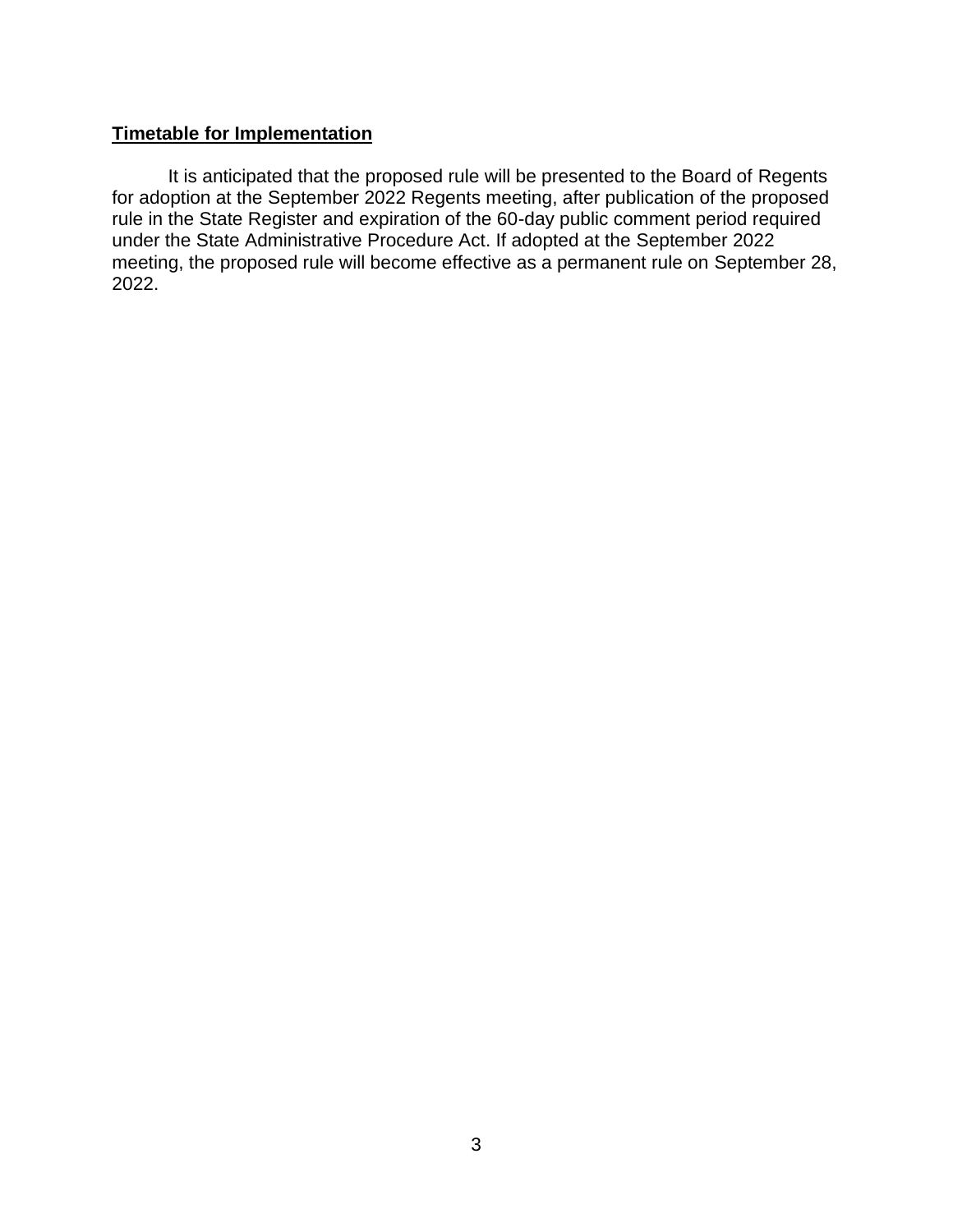#### **Attachment A**

#### AMENDMENT TO THE REGULATIONS OF THE COMMISIONER OF EDUCATION

Pursuant to sections 207, 215, 253, 254, 255, 272, 273, 273-a, 282, 283, 284, and 285 of the Education Law and Chapters 322 and 563 of the Laws of 2021.

1. Subdivision (l) of section 90.3 of the Regulations of the Commissioner of Education is amended to read as follows:

(l) Coordinated outreach services.

(1) Definitions. As used in this subdivision:

(i) Solely for the purposes of Education Law, section 273(1)(h), coordinated outreach services shall mean a planned and integrated program of library services designed to identify, contact and serve persons who are educationally disadvantaged, members of ethnic or minority groups in need of special library services, unemployed and in need of job placement assistance, living in areas underserved by a library, blind, physically disabled, [developmentally or learning disabled] have developmental or learning disabilities, aged or residents of institutions, or who are at-risk youth from birth to age twenty-one.

(ii) Institutions shall mean correctional facilities, hospitals, youth facilities, nursing homes, developmental centers, psychiatric centers and extended care centers.

(2) Eligibility criteria. In order to be eligible for State aid for coordinated outreach services pursuant to the provisions of paragraph h of subdivision 1 of section 273 of the Education Law, a public library system shall:

(i) be operating under a plan of service which has been approved pursuant to section 272 of the Education Law;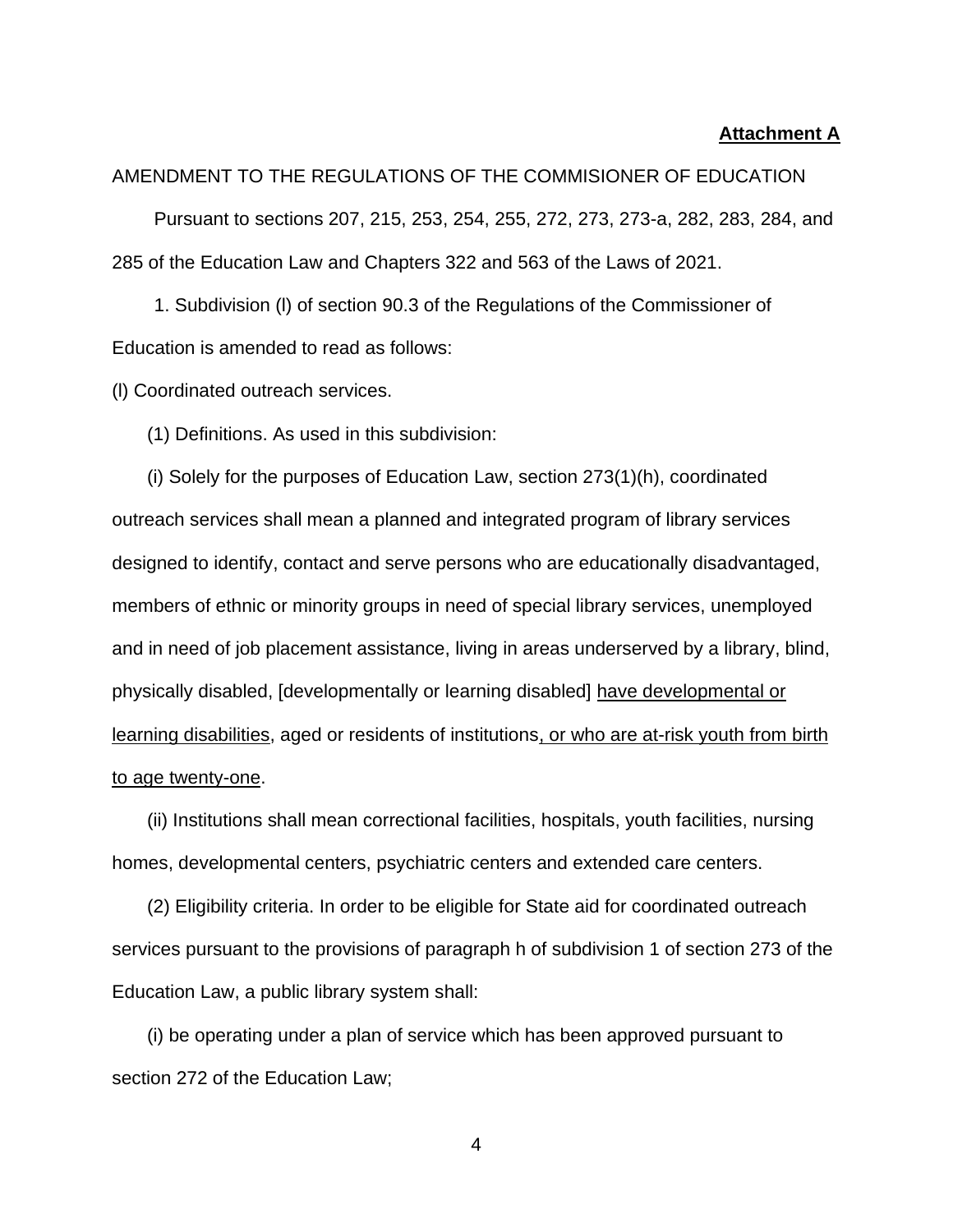(ii) include in its plan of service, subject to approval by the commissioner, a description of how coordinated outreach services to persons who are educationally disadvantaged, members of ethnic or minority groups in need of special library services, unemployed and in need of job placement assistance, living in areas underserved by a library, blind, physically disabled, [developmentally or learning disabled] have developmental or learning disabilities, aged or residents of institutions, or who are atrisk youth from birth to age twenty-one will be developed and implemented throughout the public library system service area. Such description shall include, but not be limited to:

(a) identification of special populations to be served, including persons who are educationally disadvantaged, members of minority groups in need of special library services, unemployed and in need of job placement assistance, living in areas underserved by a library, blind, physically disabled, [developmentally or learning disabled] have developmental or learning disabilities, aged or residents of institutions, or who are at-risk youth from birth to age twenty-one;

(b) identification of special needs of such populations;

(c) a description of proposed additional or adapted services to meet the identified special needs;

(d) a description of methods for coordination of expenditures and services in programs supported by coordinated outreach services funds provided under Education Law, §273(1)(h), State funds provided for services to local correctional institutions, other public library system funding and as appropriate, local funds;

(e) a description of cooperative efforts with representatives from Federal, State and local institutions; or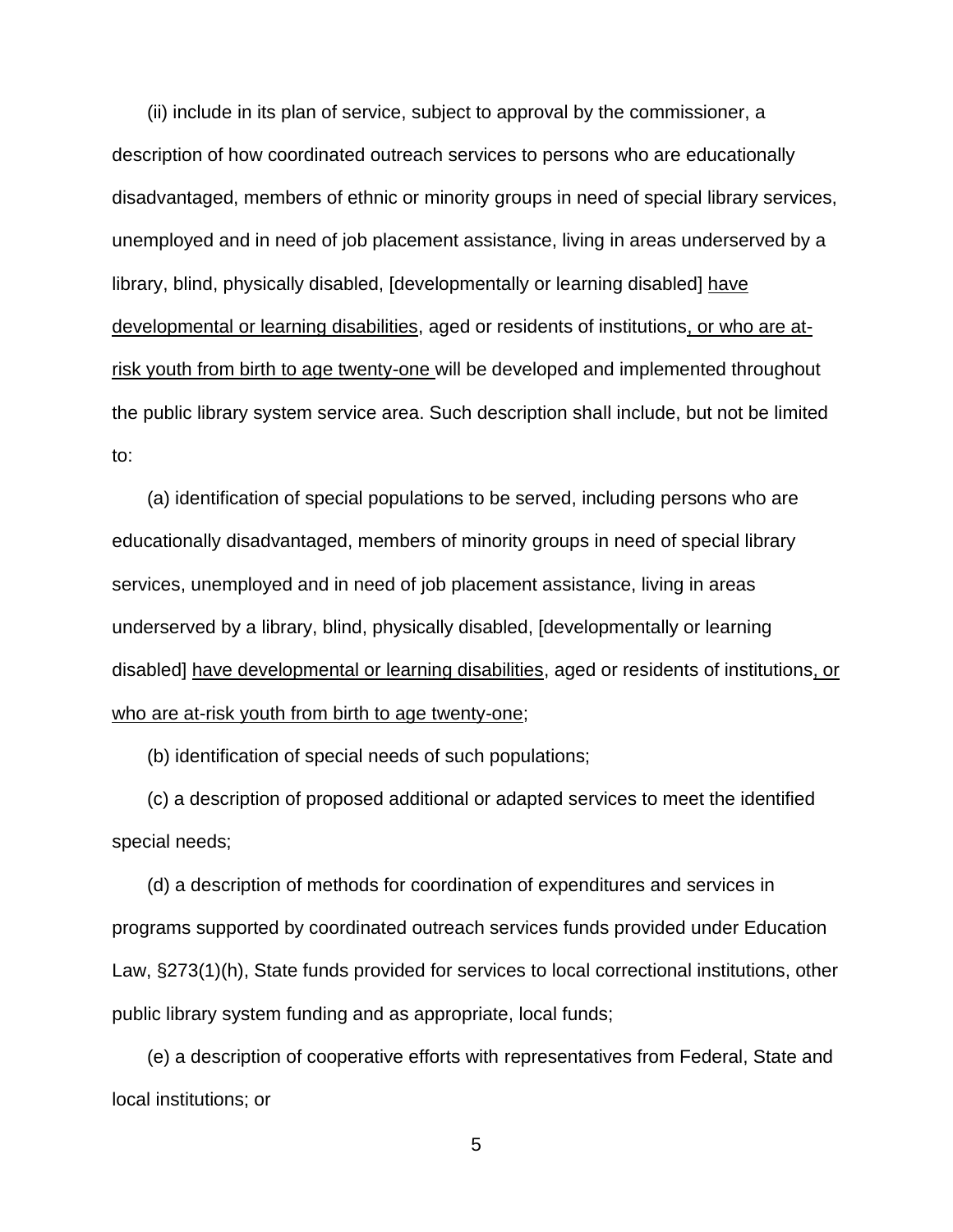(f) a description of system efforts to assist libraries to comply with State and Federal laws regarding coordinated outreach target populations;

(iii) certify that there will be employed by the library system at least one full-time professional librarian who holds or is eligible to receive a New York State public librarian's professional certificate with expertise in outreach services who shall administer the coordinated outreach program and assist persons who are educationally disadvantaged, members of ethnic or minority groups in need of special library services, unemployed and in need of job placement assistance, living in areas underserved by a library, blind, physically disabled, [developmentally or learning disabled] have developmental or learning disabilities, aged or residents of institutions, or who are atrisk youth from birth to age twenty-one in deriving maximum benefit from library resources;

(iv) appoint an advisory council of not less than 5 nor more than 11 members, which shall be composed of one director of a member library; representatives of agencies who serve the target population groups detailed below; and persons who are educationally disadvantaged, members of ethnic or minority groups in need of special library services, unemployed and in need of job placement assistance, living in areas underserved by a library, blind, physically disabled, [developmentally or learning disabled] have developmental or learning disabilities, aged or residents of institutions, or who are atrisk youth from birth to age twenty-one. Council members shall serve three-year terms. The council shall meet at least twice each year, shall advise the public library system and assist in the evaluation of activities in the coordinated outreach program; and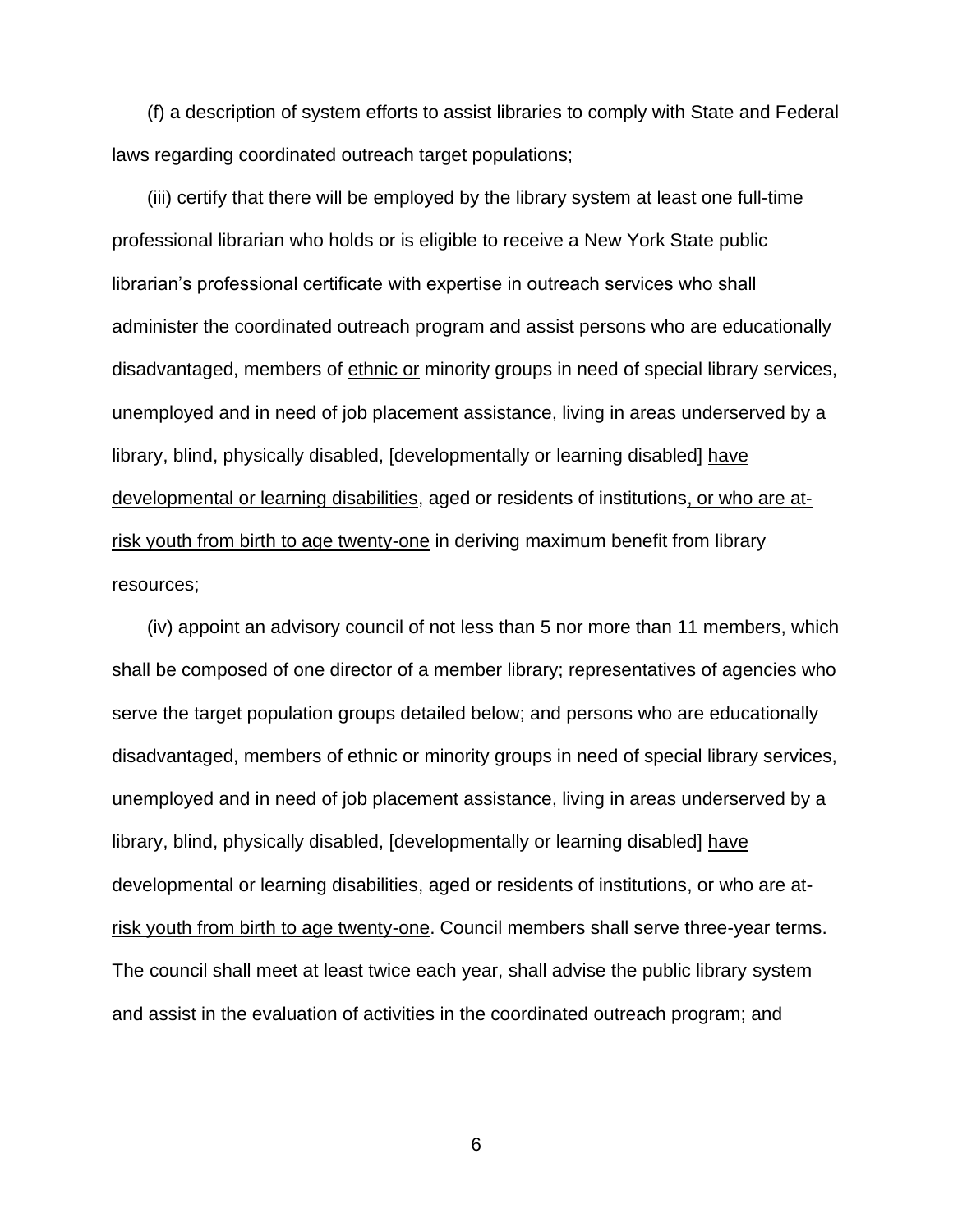(v) submit to the commissioner, in a format and according to a timetable prescribed by the commissioner, a budget application and narrative describing its coordinated outreach services program.

2. Subdivisions (m) and (n) of section 90.3 of the Regulations of the Commissioner of Education are REPEALED.

3. Section 90.14 of the Regulations of the Commissioner of Education is amended to read as follows:

(a) Definitions.

As used in this section and in Education Law, section 285:

(1) State correctional facility means an institution under the control of the Department of Correctional Services.

(2) Eligible State correctional facility library means a collection of informational materials located in space in the facility which is primarily devoted to library service for the general [inmate] incarcerated individual population, under the supervision of a librarian holding either a professional certificate or a conditional certificate as provided for in section 90.7 of this Part.

(3) [Inmate] Incarcerated individual population means the number of [inmates] incarcerated individuals of each participating State correctional facility named in a public library system's plan of service, as of July 1st of the year preceding the calendar year in which State aid to public library systems is to be paid, as certified by the Commissioner of Correctional Services.

(b) Participation. Each eligible State correctional facility library may elect to participate in the development of the cooperative plan of service with the public library system and other such facility libraries in the system area.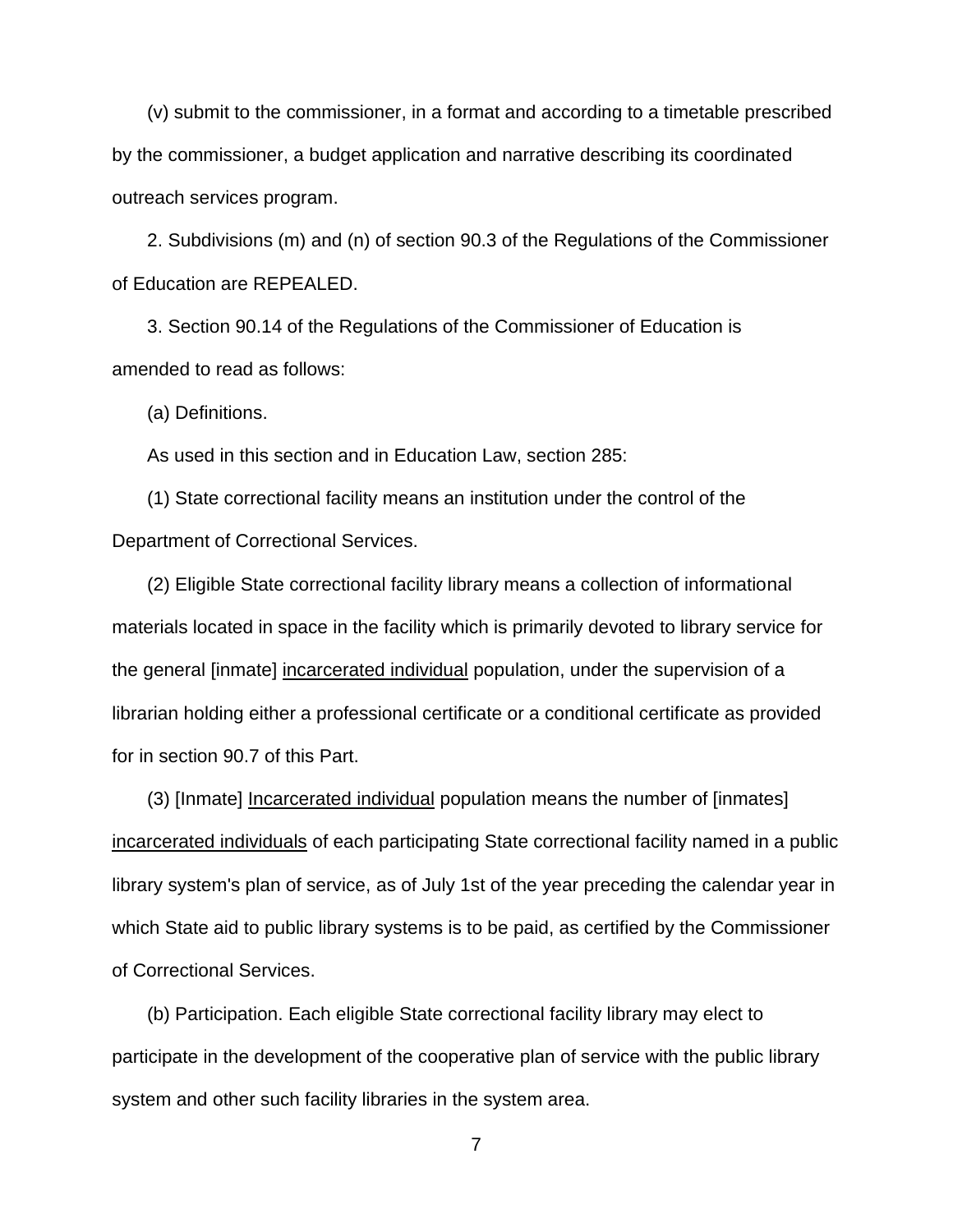(c) Plan of service. A public library system operating under a plan of service which has been approved pursuant to section 272 of the Education Law, which has one or more eligible correctional facility libraries within its area of service and which is applying for State aid for cooperation with such library or libraries, shall file an amendment of its plan of service with the commissioner, setting forth a plan to make the library resources of such system available to meet the library needs of [inmates] incarcerated individuals within the facility or facilities located in the system's service area. Such amendment shall include, but not be limited to:

(1) the identification of the eligible State correctional facility libraries in the system area, and the reasons given by any such facility which elects not to participate.

(2) the identification of any State correctional facility or facilities within the system area lacking an eligible correctional facility library. A variance may be granted by the commissioner from the eligibility standards set forth in paragraph (a)(2) of this section, upon submission of a description of the services to be provided to ineligible facilities and of the benefits that the [inmate] incarcerated individual population would derive;

(3) the identification of system personnel involved in negotiating the plan of service with participating correctional facility libraries and of the personnel responsible for implementation of such plan, including any consultant services to be provided;

(4) a description of how the public library system resources will be made available for the educational, cultural and recreational needs of the [inmates] incarcerated individuals, as determined from a user needs assessment;

(5) an agreement on procedures to recover or replace missing or damaged materials loaned to a participating facility library; and